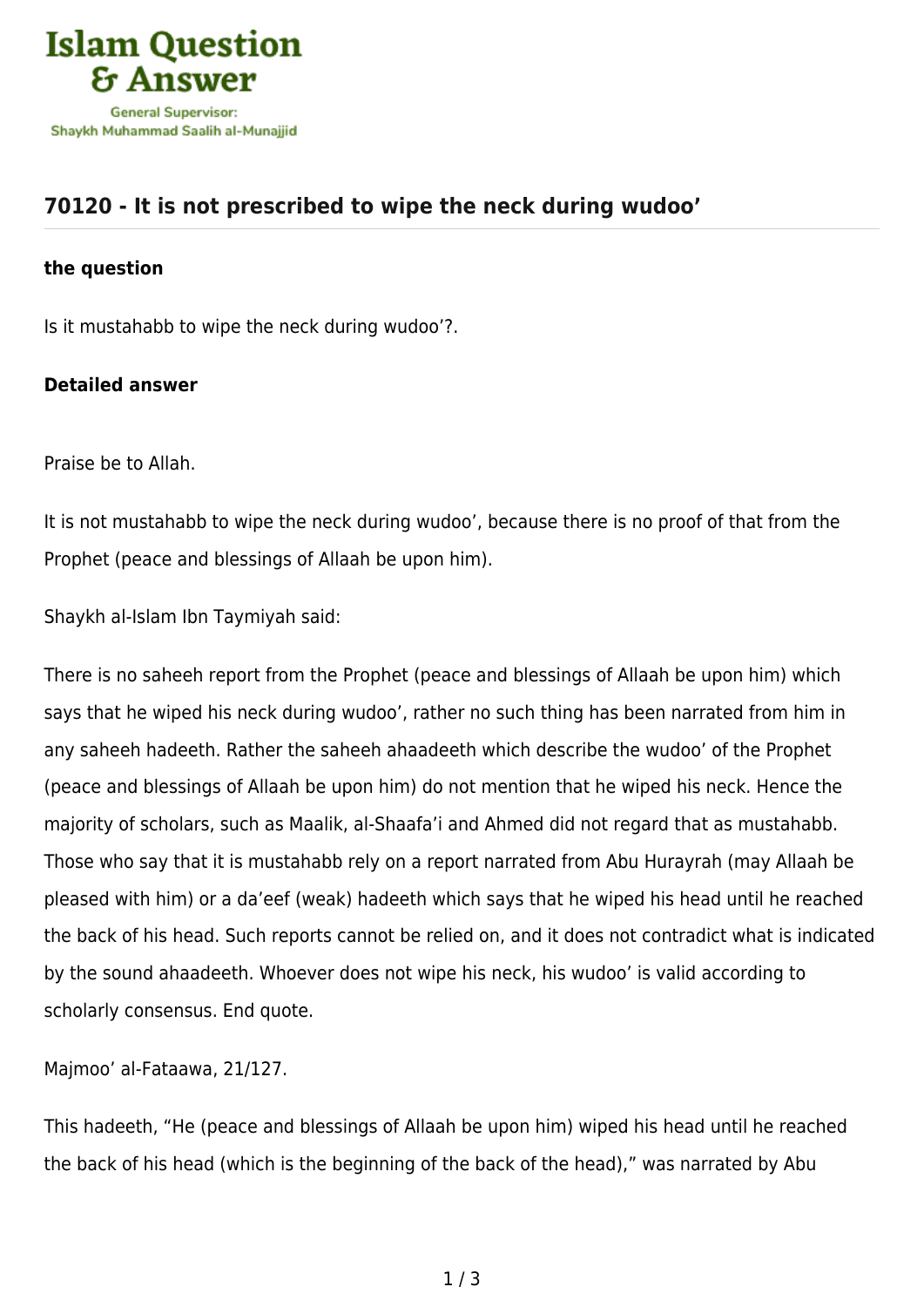

Dawood (132) and was classed as da'eef by al-Albaani in Da'eef Abi Dawood.

In al-Majmoo' (1/489) al-Nawawi mentioned a difference of opinion among the companions of al-Shaafa'i (may Allaah have mercy on him) concerning wiping the neck in wudoo'. Then he said: This is a summary of what they said, and they had four views on this matter, one of which is that it is Sunnah to wipe it with new water. The second is that it is mustahabb and cannot be said to be Sunnah. The third is that it is mustahabb to use the water left from wiping the head and ears. The fourth is that it is neither Sunnah nor mustahabb. The fourth view is the one that is correct. Hence al-Shaafa'i (may Allaah have mercy on him) did not mention it, and neither did our earlier companions. It was not mentioned by most of the scholars. There is no proof of that from the Prophet (peace and blessings of Allaah be upon him).

It is proven in Saheeh Muslim and elsewhere that the Prophet (peace and blessings of Allaah be upon him) said: "The worst of matters are those which are newly-invented, and every innovation is a going astray."

In al-Saheehayn it is narrated that the Prophet (peace and blessings of Allaah be upon him) said: "Whoever introduces anything into our religion that is not part of it, will have it rejected.:"According to a version narrated by Muslim: "Whoever does any action that is not in accordance with this matter of ours will have it rejected,:

With regard to the hadeeth that is narrated from Talhah ibn Musarraf, from his father, from his grandfather, which says that he saw the Messenger of Allaah (peace and blessings of Allaah be upon him) wiping his head until he reached the back of his head and the first part of the neck, it is a hadeeth which is da'eef (weak) according to scholarly consensus.

With regard to the words of al-Ghazaali: Wiping the neck is Sunnah because the Prophet (peace and blessings of Allaah be upon him) said, "Wiping the neck is a protection from the yoke (or chains – al-ghull)", this is a mistake, because these are not the words of the Prophet (peace and